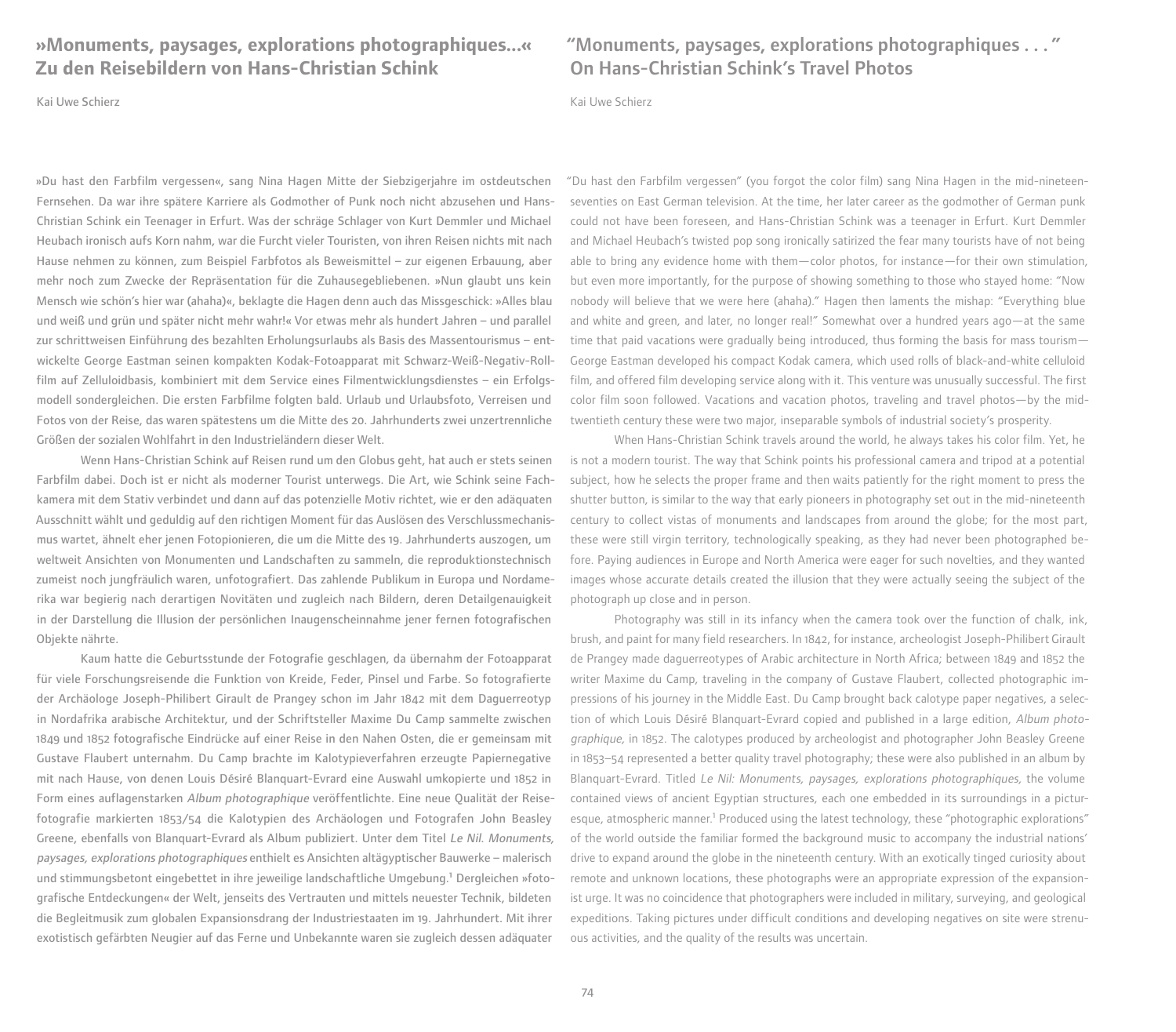visueller Ausdruck. Nicht zufällig fanden sich die Fotografen auf Expedition im Bunde mit Militärs, Vermessungsingenieuren und Geologen. Die Aufnahmebedingungen und die Vor-Ort-Entwicklung der Negative waren strapaziös, die Qualität der Resultate ungewiss.

Das änderte sich in den ersten Jahrzehnten des 20. Jahrhunderts gründlich. Neue Pocketkameras mit lichtstarken Objektiven und Kleinbildrollfilmen auf Silbergelatinebasis ließen das Genre der Reportage erblühen; zugleich wurde das Fotografieren auch in privaten Haushalten immer mehr zu einer Selbstverständlichkeit. Millionen von Schnappschüssen begannen nun die Welt (das heißt die Aufmerksamkeit und die Bildvorstellungen ihrer »User«) zu erobern, sie visuell zu vernetzen und schlussendlich auch zu überfluten. Verglichen mit diesem Stand der Möglichkeiten musste ein Fotograf wie Ansel Adams schon in den Zwanzigerjahren antiquiert erscheinen, schleppte er doch nach wie vor Großformatkameras und Stative durch die erhabenen Kulissen der amerikanischen Nationalparks, widmete dem richtigen Standort für die Aufnahme und der Komposition des werdenden Bildes viel Zeit und Energie, ebenso den Tonwertkorrekturen in der Dunkelkammer, bis unter seinen Händen und Augen die detailscharfen Abzüge zu »Fine Prints« wurden. Adams begnügte sich nicht damit, die Landschaften einfach abzufotografieren; er feierte, erhöhte sie vielmehr, indem er die Tatsächlichkeit des Seherlebnisses in hochartifizielle Schwarz-Weiß-Preziosen transformierte.

Das Vorgehen von Adams ähnelt in gewisser Weise der Praxis von Hans-Christian Schink, wenn dieser auf seinen Reisen rund um die Welt immer wieder Station macht, um die Ansichten ihn interessierender Monumente der Natur und der Kulturgeschichte in Bilder zu übersetzen. Doch gibt es auch wichtige Unterschiede. Unter Schinks »Reisebildern« finden sich berühmte Motive wie der Bayon-Tempel in der antiken Khmer-Stadt Angkor Thom in Kambodscha, der sogenannte Tempel I in der klassischen Maya-Stadt Tikal in Guatemala, die Iguazú-Wasserfälle an der Grenze zwischen Brasilien und Argentinien, die Inka-Ruinenstadt Machu Picchu in Peru oder die Höhlenstadt Uçhisar in Kappadokien in der Türkei. All diese Stätten sind heute touristisch erschlossen und gut besucht – sie gehören zu den meistfotografierten Objekten der jeweiligen Region. Nun kann man sicherlich

This situation changed immensely in the first half of the twentieth century. New pocket cameras, with powerful lenses and small-format rolls of gelatin-silver film, allowed photojournalism to flourish; simultaneously, it became increasingly common to take photographs at home. Millions of snapshots began to take over the world (meaning, they absorbed the attention of their "users" and altered the way people conceived of images), turning it into a visual network, and ultimately flooding it. Compared to the number of possibilities, a photographer like Ansel Adams must have seemed quaint even in the nineteen-twenties, as he schlepped his large-format cameras and tripods around the sublime settings of the American National Parks, spending a lot of time and energy choosing the right location and deciding upon the composition of the photograph; in the darkroom, too, he was meticulous about correcting tonality, never content until his hands and eyes had created detailed "fine prints." Adams was not satisfied with simply taking pictures of landscapes; instead, he celebrated and elevated them by transforming matter-of-fact visual experiences into highly artificial, black-andwhite treasures.

Schink's process is somewhat similar to Adams's in that Schink is always stopping during his journeys around the world to transform interesting views of natural and historical monuments into images. However, there are important differences between Adams and Schink as well. Among Schink's "travel photos" there are famous subjects, such as the Bayon temple in the antique Khmer city of Angkor Thom in Cambodia; Temple I in the Mayan city of Tikal in Guatemala; the Iguaçu waterfall on the border between Brazil and Argentina; the ruins of the Incan city of Machu Picchu in Peru; or the cave city Uçhisar in Cappadocia, Turkey. Nowadays, all of these sites have been thoroughly explored by tourists, and each place is one of the most-photographed objects in its region. Now, it certainly cannot be claimed that Adams was the first to photograph the natural monuments of, say, Yosemite National Park; nevertheless, he photographed the famous Half Dome at a time when it still seemed possible to assume an unfamiliar aesthetic approach and thus shape the public's imagination. Without a doubt, some of his prints of the Yosemite Valley are now omnipresent icons that define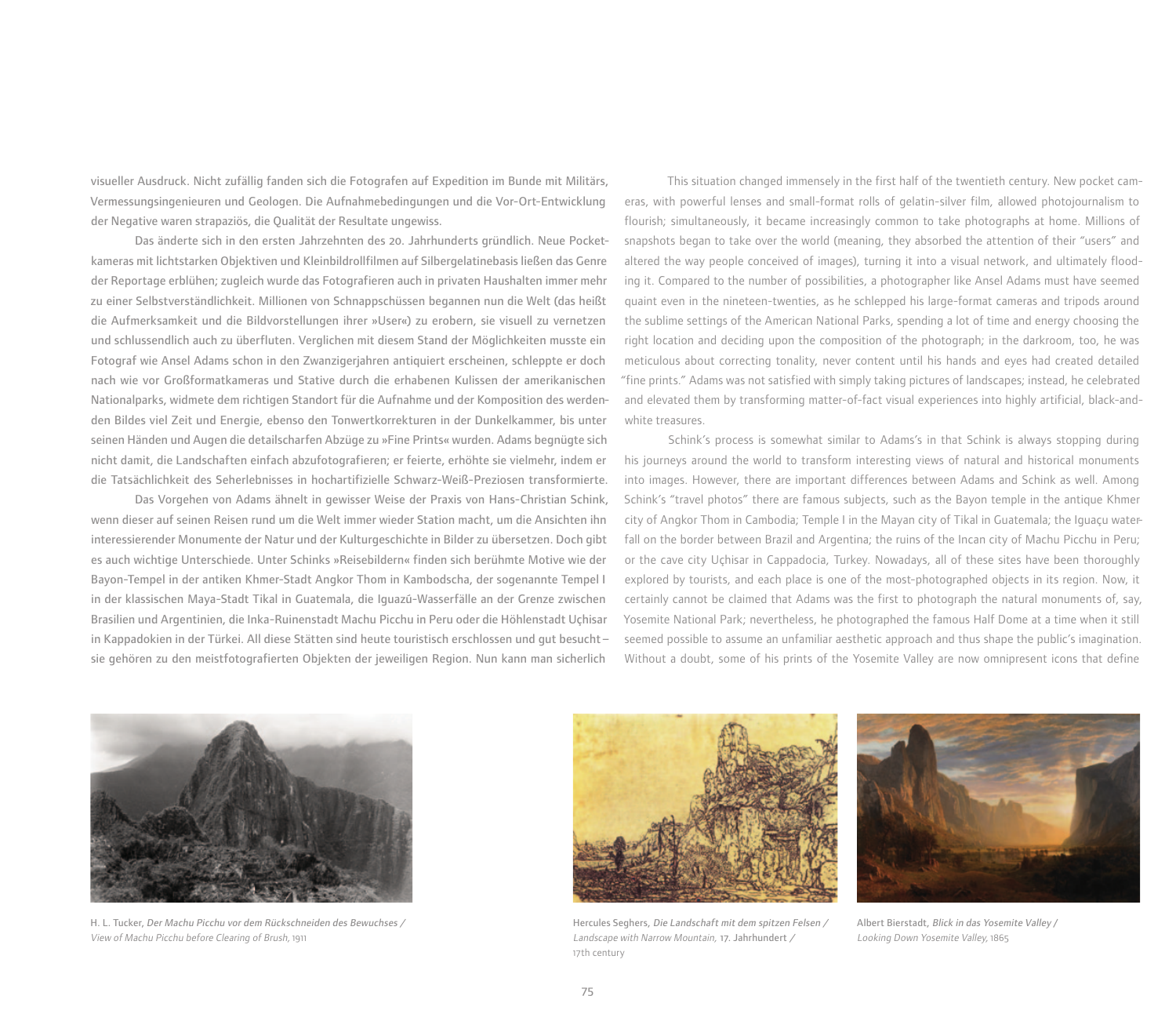nicht behaupten, Adams hätte die Naturmonumente beispielsweise des Yosemite-Nationalparks fotografisch entdeckt. Dennoch fotografierte er den berühmten Half Dome zu einem Zeitpunkt, an dem es noch möglich schien, eine unverkennbare ästhetische Position zu beziehen und damit die öffentliche Bildvorstellung zu prägen. Tatsächlich haben einige seiner Abzüge aus dem Yosemite Valley den Charakter von allgegenwärtig wirkenden, identitätsstiftenden Bildikonen angenommen. Rund achtzig Jahre später ist das eigentlich undenkbar. Vielmehr muss heute jedes fotografische Bild eines solchen Monuments gegen eine mehr oder weniger unüberschaubare Zahl konkurrierender Bilder desselben Motivs antreten. Es muss seine ästhetische Eigenheit erst behaupten und verteidigen, will es nicht als Kalenderbild oder touristischer Schnappschuss abgetan werden.

»Fotografieren heißt sich das fotografierte Objekt aneignen«, formulierte Susan Sontag einmal treffend.**<sup>2</sup>** Der Terminus »aneignen« kann possessiv gemeint sein: in Besitz nehmen, als Eigentum deklarieren. Er kann aber auch bedeuten, dass man sich etwas Fremdes, um es zu begreifen, in das Eigene übersetzt, dass man es mental mit dem Eigenen umfasst und dem Eigenen angleicht. Eben diese Form lässt sich auch mit Blick auf die Reisebilder von Hans-Christian Schink beobachten. Er eignet sich die mehr oder weniger bereits touristisch ausgebeuteten Motive erneut an – für sich selbst und für den Kontext, in dem er sich bewegt: den Kontext der Kunst.

Sicher ein schwieriges, wenn nicht heikles Unterfangen. Und doch vertraut Schink der eigenen Intuition und hat schon mehrfach konzeptuelle Vorstellungen korrigiert oder fallen gelassen, wenn ihm die konkrete Anschauung ein anderes Thema oder Vorgehen nahelegte. Die Entdeckerund Eroberergeste ist ihm fern. Er beginnt behutsam, setzt sich den konkreten Eindrücken aus – eine Art von Achtsamkeit, die das Motiv in seiner Balance zur eigenen, inneren Gestimmtheit wahrnimmt, auf die »richtige«, die anregende Berührung wartet, anstatt gezielt nach bestimmten Perspektiven zu suchen. Hans-Christian Schink fasst das in die Worte, der Realität die letzte Entscheidung überlassen zu wollen. Ist die Berührung erfolgt und die grundsätzliche Entscheidung gefallen, möchte er sich die Orte anvertrauen, sie zu etwas ihm Eigenen machen. Im Unterschied zu den frühen fotografischen Entdeckern möchte er Exotik abschwächen, anstatt sie zu betonen, hat er das Bedürfnis, das Fremde durch etwas Verwandtes zu ersetzen. Im japanischen Niigata diente der Thüringer Wald als Erinnerungsfolie – kleine Siedlungen in Tal-Lage, umstanden von dunklen Nadelbaumkulturen – und als Auslöser, im Fremden das Eigene aufzufinden. Das Vertraute kann jedoch auch das eigene Bildergedächtnis liefern. So wirkten zum Beispiel Fotografien nach, die Hiram Bingham aufnehmen ließ, nachdem er 1911 die Ruinen der Inka-Stadt Machu Picchu entdeckt hatte, als sich Hans-Christian Schink selbst auf den Weg dorthin begab. Aus Vietnam brachte er stimmungsgeladene Bilder vom Regenwald mit, die unweigerlich an Francis Ford Coppolas Opus Apocalypse Now denken lassen, an die Irrfahrt des Captain Willard durch den kambodschanischen Dschungel.

Aber Vertrautheit mit den fremden Motiven entsteht auch durch die Form, den Bildaufbau. Es ist die Tradition der europäischen und amerikanischen Landschaftsmalerei, welche die ästhetische Perspektive der »Reisebilder« prägt. Als sich vor rund zweihundert Jahren Künstler wie Thomas Cole, William Bradford oder Albert Bierstadt daran machten, die Wildnis Amerikas, ihre oftmals riesige Weite, in das Landschaftsformat der Malerei zu übersetzen, schrieben sie die Stilistik der

the identity of their subjects. Around eighty years later, this sort of thing is actually unthinkable. Instead, in the present day, any photograph of such a monument has to compete with a more or less incalculable number of images of the same subject. If it is not to be dismissed as a calendar picture or a tourist's snapshot, it has to be aesthetically unique, first of all, and then, second, it has to defend its uniqueness.

"To photograph is to appropriate the thing photographed," Susan Sontag aptly wrote.<sup>2</sup> The term "appropriate" can have a connotation of taking possession of something, but it can also mean translating it into something of one's own, for the purpose of understanding it; one mentally compares it with one's own experience, comprehends it on the same terms as one's own knowledge. This form of appropriation can be observed in Schink's travel photos. He reappropriates more or less exploited tourist motifs—for himself and for the context in which he acts: the art context.

Certainly a difficult undertaking, if not a precarious one. Yet, Schink trusts his own intuition and has corrected or dropped many preconceived ideas when the actual sight of a place suggests a different theme or approach. The conquering gesture, the gesture of discovery, is alien to him. He begins gingerly, allowing himself first to gather specific impressions, engaging in a kind of attentiveness that perceives the equilibrium of the subject as a specific internalized atmosphere. Instead of deliberately seeking out certain perspectives, he waits for the "right" touch, the stimulating contact. Schink describes this as permitting reality to make the final decision. Once contact has occurred and the basic decision made, he likes to trust the site, to make it something of his own. Unlike the early explorer-photographers, he would rather attenuate the exoticism of a site instead of emphasizing it; he feels the need to replace the sense of otherness with a sense of relatedness. In Niigata, Japan, the Thuringian Forest served as a backdrop of memory—little villages in valleys, surrounded by dark fir trees—and as a way to find something familiar in the foreign. The familiar, however, can also be supplied through the memory of images. For instance, photographs taken by Hiram Bingham upon discovering the ruins of the Incan city of Machu Picchu in 1911 had an effect on Schink when he traveled there himself. The atmospheric images of the rain forest he brought back from Vietnam inevitably recall the scenes of Captain Willard's odyssey through the Cambodian jungle in Francis Ford Coppola's opus Apocalypse Now.

A sense of familiarity with something unfamiliar, however, can also arise through form—the composition of a photo. Traditional European and American landscape painting has left its mark on the aesthetic perspective of the "travel picture." Around two hundred years ago, artists such as Thomas Cole, William Bradford, or Albert Bierstadt took on the task of translating the American wilderness and its frequently enormous expanses into the format of landscape painting. In doing so, they carried on the European tradition—specifically, of the sublime landscapes by painters such as Hercules Seghers, Joseph Anton Koch, or Caspar David Friedrich. Hence, many of these American landscapes look as if they had been painted in Italy, the Alps, or Scandinavia. The foreign was interpreted by means of the familiar. Something similar can be said of Schink's work; except he is aware of this special kind of transformation—certainly more aware of it than earlier painters were. With regard to this, Schink says that, often, the impression of rediscovering something prompts his selection of